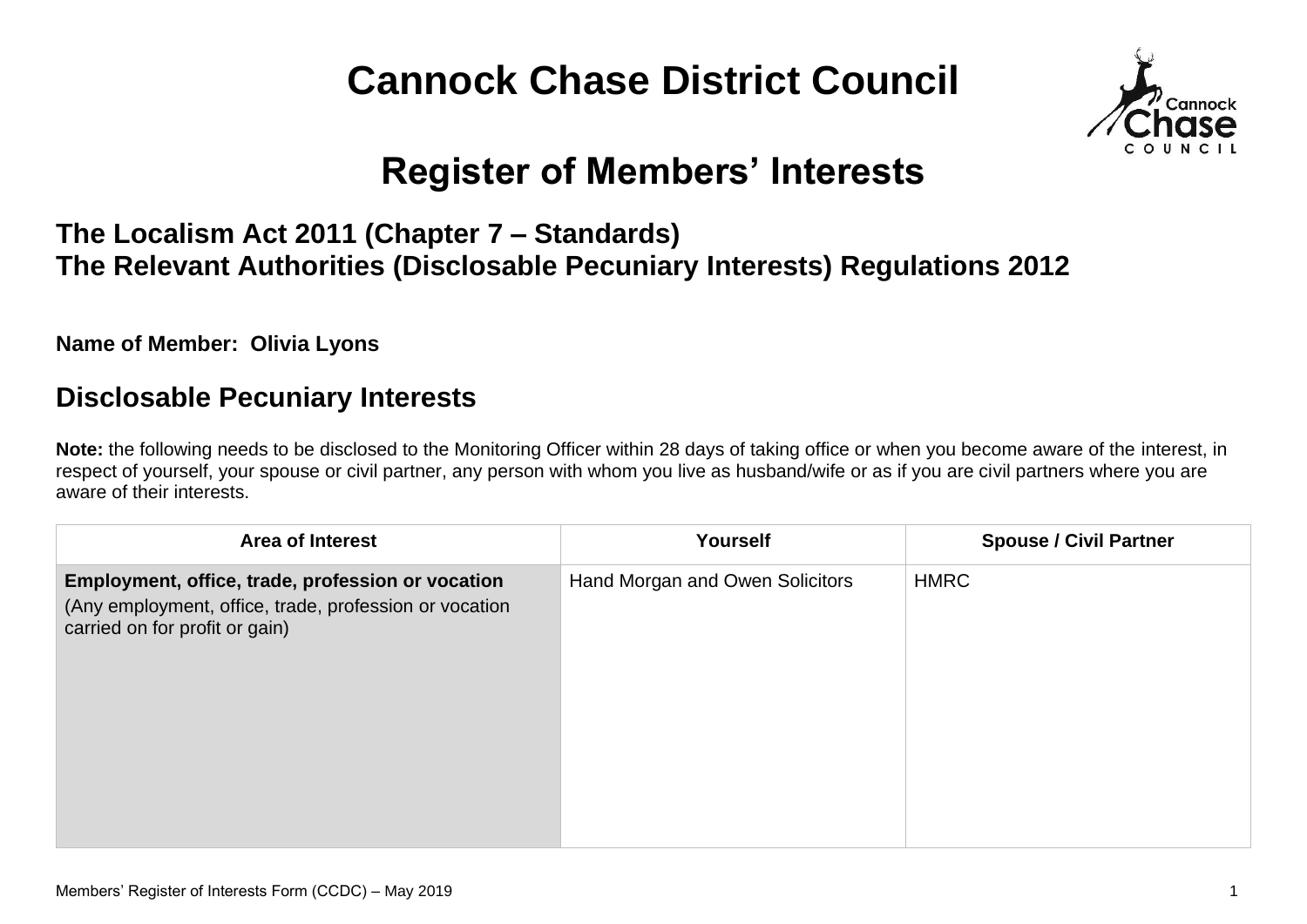| <b>Area of Interest</b>                                                                                                                                                                                                                                                                                                                                                                                                                               | Yourself                                                                                                    | <b>Spouse / Civil Partner</b>                                                                               |
|-------------------------------------------------------------------------------------------------------------------------------------------------------------------------------------------------------------------------------------------------------------------------------------------------------------------------------------------------------------------------------------------------------------------------------------------------------|-------------------------------------------------------------------------------------------------------------|-------------------------------------------------------------------------------------------------------------|
| Sponsorship<br>(Any payment or provision of any other financial benefit<br>(other than from the relevant authority) made or provided<br>within the relevant period in respect of any expenses<br>incurred in carrying out duties as a member, or towards the<br>election expenses.<br>This includes any payment or financial benefit from a trade<br>union within the meaning of the Trade Union and Labour<br>Relations (Consolidation) Act 1992(a). | <b>Donation from Cannock Chase</b><br><b>Conservative Association towards</b><br>election expenses in 2018. | <b>Donation from Cannock Chase</b><br><b>Conservative Association towards</b><br>election expenses in 2019. |
| <b>Contracts</b><br>(Any contract which is made between the relevant person<br>(or a body in which the relevant person has a beneficial<br>interest) and the relevant authority -<br>under which goods or services are to be provided or<br>(a)<br>works are to be executed; and<br>which has not been fully discharged.<br>(b)                                                                                                                       | N/A                                                                                                         | N/A                                                                                                         |
| Land<br>(Any beneficial interest land which is within the area of the<br>relevant authority)                                                                                                                                                                                                                                                                                                                                                          | N/A                                                                                                         | N/A                                                                                                         |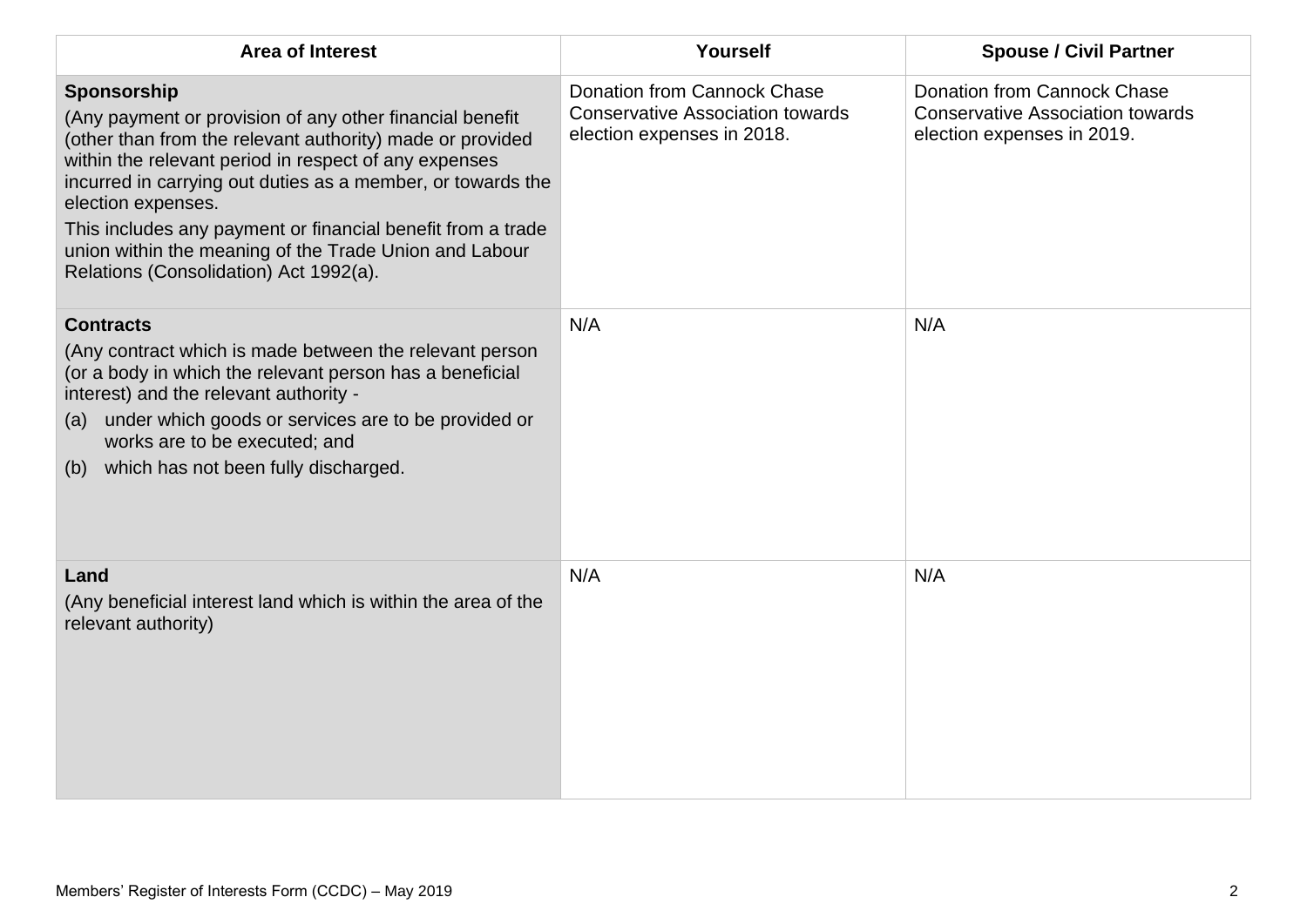| <b>Area of Interest</b>                                                                                                                                                                                                                                                                                                                                                                                                                                                                                                                                                                                                                              | Yourself                                                   | <b>Spouse / Civil Partner</b>                              |
|------------------------------------------------------------------------------------------------------------------------------------------------------------------------------------------------------------------------------------------------------------------------------------------------------------------------------------------------------------------------------------------------------------------------------------------------------------------------------------------------------------------------------------------------------------------------------------------------------------------------------------------------------|------------------------------------------------------------|------------------------------------------------------------|
| <b>Licences</b><br>(Any licence (alone or jointly with others) to occupy land in<br>the area of the relevant authority for a month or longer.                                                                                                                                                                                                                                                                                                                                                                                                                                                                                                        | 70 Eaton Drive, Rugeley, Staffordshire,<br><b>WS15 2FS</b> | 70 Eaton Drive, Rugeley, Staffordshire,<br><b>WS15 2FS</b> |
| <b>Corporate tenancies</b><br>(Any tenancy where to your knowledge) -<br>the landlord is the relevant authority; and<br>(a)<br>the tenant is a body in which the relevant person has<br>(b)<br>a beneficial interest.                                                                                                                                                                                                                                                                                                                                                                                                                                | N/A                                                        | N/A                                                        |
| <b>Securities</b><br>(Any beneficial interest in securities of a body where -<br>that body where to your knowledge has a place of<br>(a)<br>business or land in the area of the relevant authority;<br>and<br>either -<br>(b)<br>the total nominal value of the securities exceeds<br>(i)<br>£25,000 or one hundredth of the total issued<br>share capital of that body; or<br>if the share capital of that body is of more than<br>(ii)<br>one class, the total nominal value of the shares of<br>any one class in which the relevant person has a<br>beneficial interest exceeds one hundredth of the<br>total issued share capital of that class. | N/A                                                        | N/A                                                        |